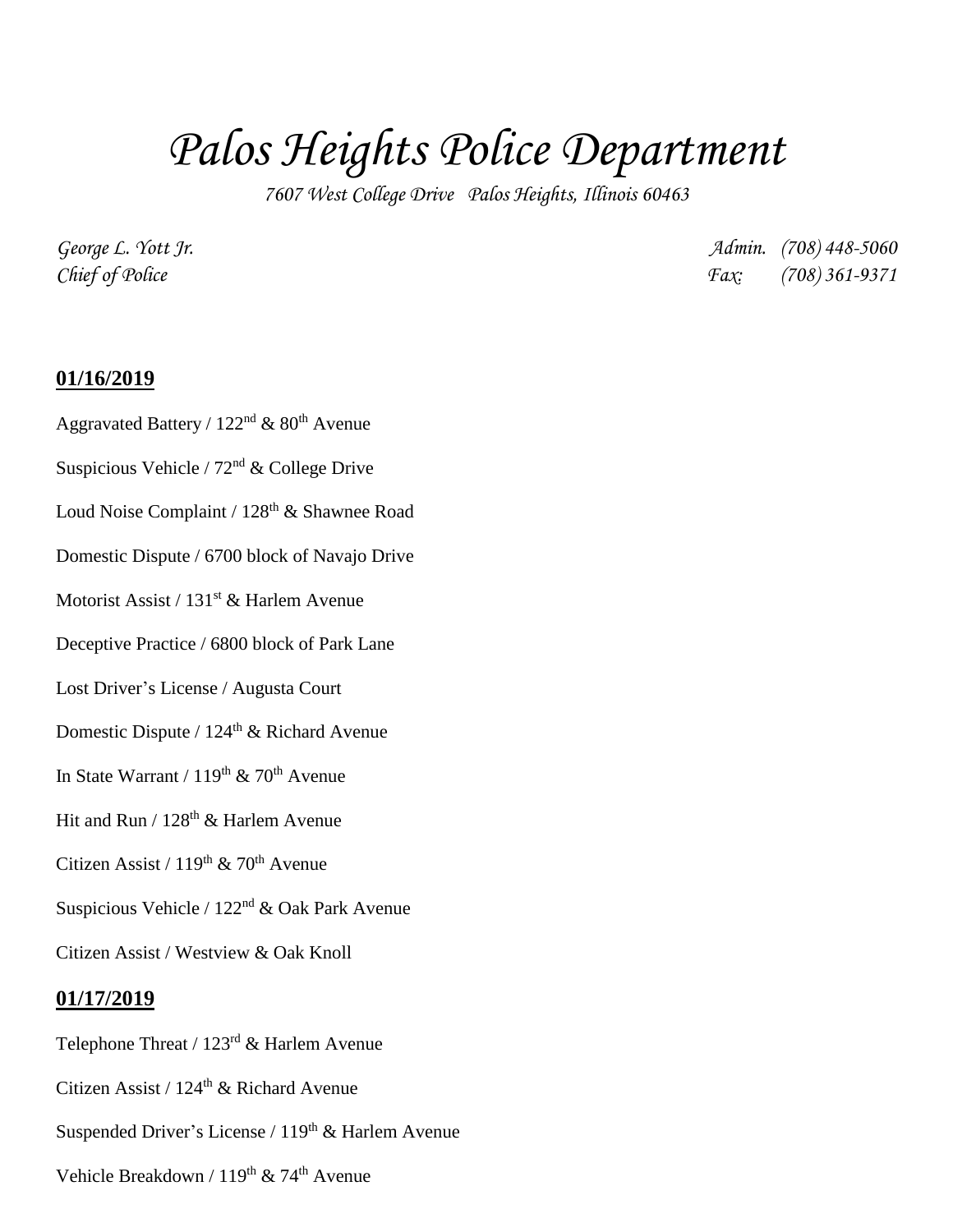Criminal Damage to Property / 7300 block of 127<sup>th</sup> Street

Citizen Assist /  $124^{\text{th}}$  & Richard Avenue

Citizen Assist / 133rd & Oak Hills

Lock Out /  $76^{\text{th}}$  &  $123^{\text{rd}}$  Place

# **01/18/2019**

Missing Adult / 131<sup>st</sup> & Burr Oak Court

Lock Out / 6300 block of 135<sup>th</sup> Street

Citizen Assist /  $76<sup>th</sup>$  & College Drive

Lock Out / 128<sup>th</sup> & Harlem Avenue

Accident / 127<sup>th</sup> & Harlem Avenue

Suspicious Circumstances /  $128<sup>th</sup>$  & 70<sup>th</sup> Avenue

Citizen Assist / 73rd & Ishnala Drive

Suspicious Vehicle / 133rd & Forest Ridge Drive

Citizen Assist /  $124^{\text{th}}$  & Richard Avenue

Speeding Auto(s) /  $123<sup>rd</sup>$  & Harlem Avenue

Lock Out / 119<sup>th</sup> & Harlem Avenue

Suspicious Circumstances /  $125<sup>th</sup>$  & 76<sup>th</sup> Avenue

## **01/19/2019**

- Suspicious Circumstances /  $123<sup>rd</sup>$  & 69<sup>th</sup> Avenue
- Accident /  $119<sup>th</sup>$  & Harlem Avenue
- Disturbance / 76<sup>th</sup> & College Drive
- Sex Offender Registration /  $76<sup>th</sup>$  & College Drive
- Suspicious Circumstances / Carol Lane
- Disturbance / 128<sup>th</sup> & Harlem Avenue
- Damage to Mailbox /  $121^{st}$  & 69<sup>th</sup> Avenue